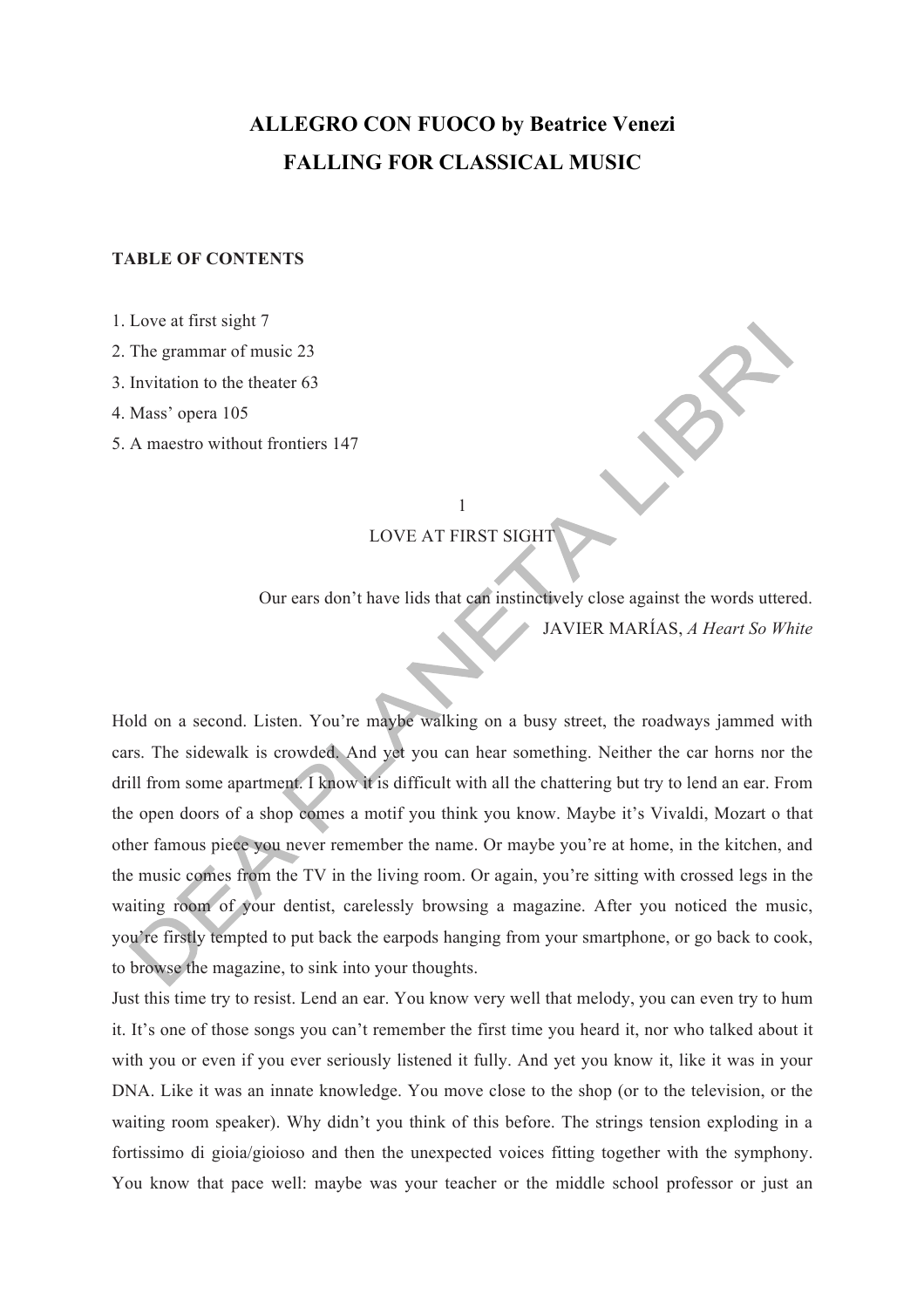advertising. But you know it well. Now stay. Your head slightly forward, your ear trying to ignore all the background noise and to get back to the melody flow. Yes, everybody is looking at you. You look quite funny, standing that way, but let it be. They're not listening to what you are. The strings go on strongly, in a crescendo that leaves you breathless.

You're now focused on the music but maybe you're starting to listen something. While the melody grows epically you start feeling something that vibrate inside you and for a second an unshakeable faith in the humanity that surrounds you shakes your heart and you're ready for some heroic act. Is that emotions, so strong, so pure, the great quality of this symphony. A compelling and captivating emotion.

Classical music is full of those emotions and also of thousand of other shade. Anger, passion, fury, melancholy, despair, ... Every composer tried to write on his musical staff the infinite shifting of the human soul to the smallest sensation. And all those rousing emotions, and yet within everyone's reach, made me fall in love years ago and make me fall again an again every day.

The persisting noise of a car horn makes you jump, the hoven timer rings in the kitchen, the dentist assistant calls your name. The symphony it's over, from the speakers comes a rap song. You look around and everything looks different.

What are we talking about when we talk about classical music? It's the music from a very distant time? It's the music of violins and pianos? Let's start from here. When I say "classical music" I mean a period of time and also a specific object.

A period of time: it's all the cultivated music wrote before the birth of *pop music*, or *light music*, but in the specific historic and critic terminology means the music wrote in the "musical classicism" period, the one hundred or so years between 1750 and 1850. A specific object: it's the music that mainly uses the european or occidental tonal harmony and it's based on a written notation (tonal harmony? Notation? Don't worry, we'll soon get to it).

This two set are not perfectly overlapping nor strict: many consider classical music lot of music wrote after 1850, many consider classical also the dodecaphonic music, or atonal, or serial (dodecaphonic? Atonal? Serial' We'll get to them too, you'll see).

It's especially difficult to define what really is the music called for convenience sake *classical music*. Someone calls it "cultivated music", some others "serious music" or "academic music" but I believe that none of those definitions is the right one because it always leads to exclude a huge parts of public, at best; at worst it leads to offend it and not even covertly. A waltz is classical music? A Chopin waltz? A Raoul Casadei and his ballroom Orchestra waltz?

And the poor modern composers, guilty only of not being born during Mozart and Beethoven age nor to wear a gorget for a night out, have to bear the label of "contemporary classical music"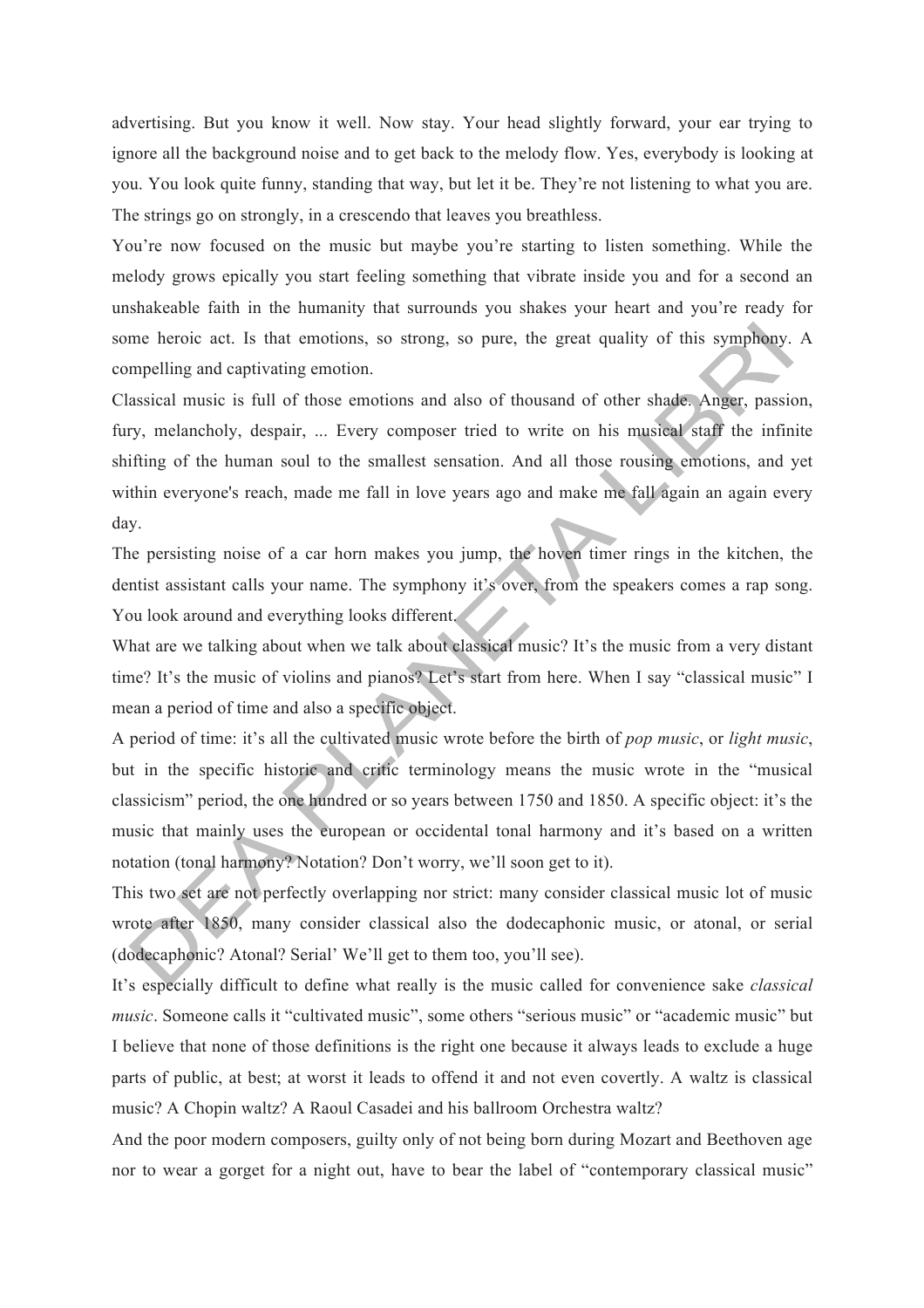which it's clearly a contradiction.

To me it's better to widen the definition. Like Alex Ross does with great intelligence in *Listen To This*: Music is simply what composers create, whatever it is, a long sequence of written works to which many traditional performances ended up to link. It encloses the high and low, the empire and the underground, dance and prayer, silence and noise.

Also because -even if we never thought about it- at least until mid nineteenth century what we call classical music was just "the music". All the music. There was simply no other options. And its way to be transmitted and spread were quite pop: it wasn't considered like something meant only for a bourgeois and elderly public but also for dressmakers and workers, soldiers and mothers. And there was no obsession with the past, like today. Without any system of technical reproduction, the only way to listen to it was to go at the theatre and there the composers reused old melodic material to mix it and renovate it until they get something new. The same way today there's a new song every day.

Each kind of music has been contemporary, the same way each (good) kind of music will end up being classic. Think about jazz, so shocking and modern at the beginning and today so vintage and refined. And think about what you define "classic rock": that's history, baby.

I'd rather stop labelling music, with a classifying urge that doesn't help us to understand but ends up only making all an easier marketable product and i'd like to talk about "good" or "bad" music, well or poorly played (as well as I'd like only to talk about good or bad maestros and not if they are male or female, but this is another story). Music itself shouldn't even see those labels: let's think about Ferruccio Busoni, Tuscan composer grown up in german countries where he studied. Busoni was always considered too much german to be italian and too much italian to be german, for the style of his compositions (he mixed harmony and counterpoints from german tradition and an extraordinary lyricism with italian origins) and also for his language: in some letters he wrote to his wife he complained of not literally knowing anymore which was his true language, his identity. But truth is that his music has thousands different echoes: italians and germans, but also references from music of cabaret that he frequently listened in Berlin at the turn of the 20th century. Then Busoni can hardly be reduced to a simple label, almost unsellable. That means, to put it simply, forgettable.

But I love Busoni's compositions. I suggest his *Turandot* (did you think that only Puccini's existed? Surprise!)

And I'd like also simply talk about the music that gives an aesthetic, intellectual, emotional pleasure because able to touch, inflame and push you to dig deeper to reach energy reserves we thought were lost.

This is the classical music that has been my teacher, in a never ending path. This classical music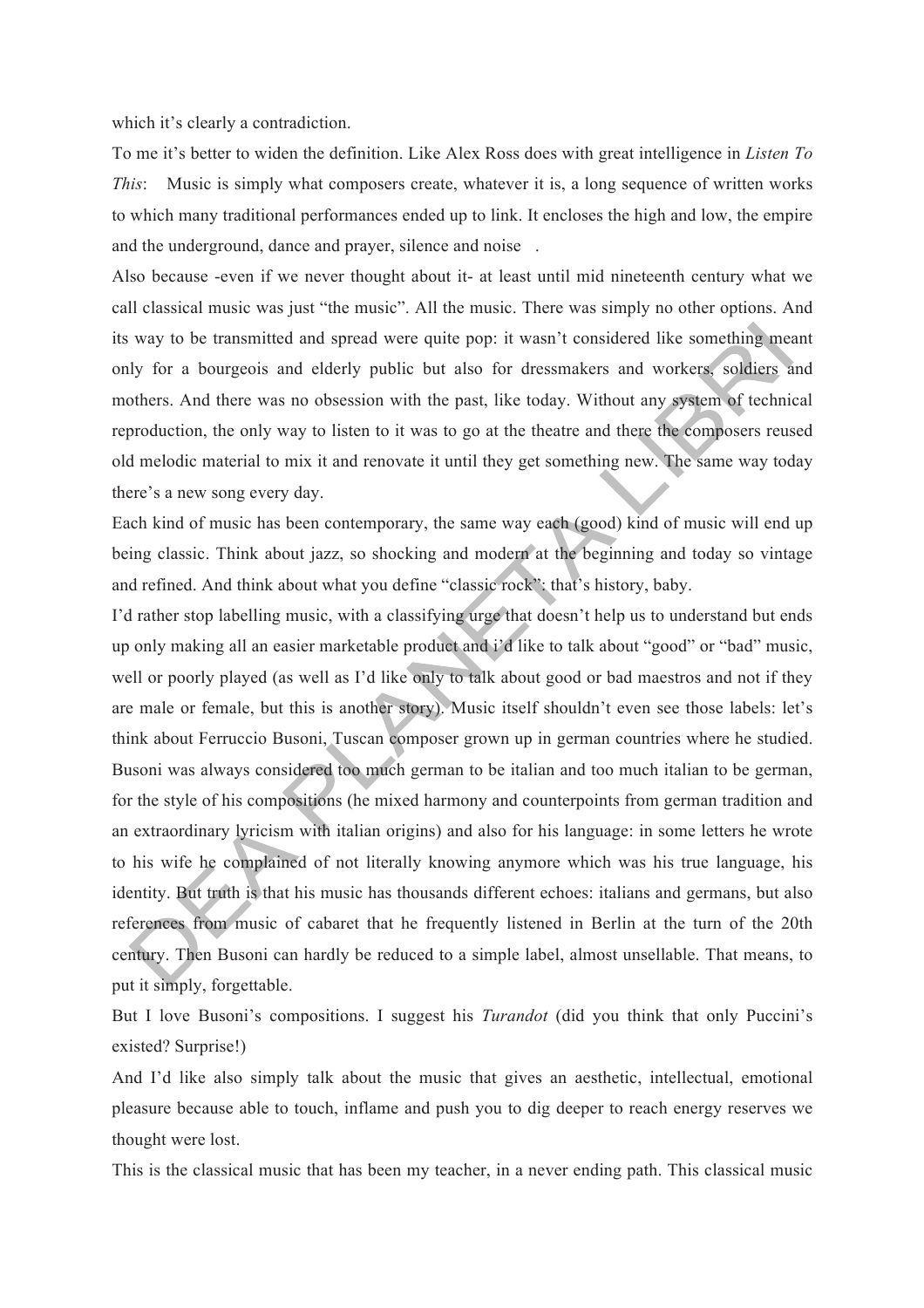can teach to wait, to respect roles and hierarchies. Can teach that silences exist to give a voice the time to be ready, to take a run-up and make a beautiful solo. Can also teach that a note can be played in several, different ways and every time the meaning changes but will never be incomprehensible. Only with discipline, listening to your sound and the sound that others give us, harmony can be reached, the perfect communion of the concert.

Concerto has a double meaning in italian: accord, agreement ("di concerto" is a saying we still use today) or a situation where music is played and listened.

It comes from Latin *concertus*, "consonance, voices accord", that includes also the *consertus* meaning "intertwined". Only when two or more voices intertwine can be reached a harmony, an accord, a dialog. Music has been the first way men expressed their emotions to each others; the first way to talk with God.

In ancient China music was the only form of spirituality allowed. For Sufis, the mystic islamic branch disciples, is the only purification way to reach God with a hearth as white as snow. In the Christian liturgy music amplifies the word: it can arrive where man never will. In my memories there's always the sound, the music. Maybe I can't exactly say which notes, the first time I listened to a performance, but I can remember their resonance on me. It's a physical sensation in the first place: a flow in my ears, the flow of my blood, a pressure on my skin. Something that stays once the music ends. And maybe you can't even exactly remember the sound of the free wind in a storm or the way a pipe organ sounds in a dark church. And yet we do it. Those things talk to us and accompany all our life. I remember the sound of the gate opening when a loved one was coming home, the footsteps on the stairs while waiting the door to finally open. That's what music does, it makes immortal that sound.

They say, one day, the emperor Frederick II decided to carry out an experiment. He was a truly great emperor, able to win a Crusade only with diplomacy (even with a small effort, except for the fact that negotiations took place in St. John of Acre in the desert) and to make his court the peaceful meeting place of at least five cultures. This time he was about to discover something greater than him. Frederick was an excellent scholar, not only of falconry but also of literature and philosophy, and at a certain point he also decided to find the origins of the language, the primordial one: he wanted to know the first one ever spoken. It should have been the one eventually spoken by any human being without any conditioning. He chose some children and told their nurse to breastfeed and take care of them without any endearments or words, sounds or lullaby of any kind. Frederick believed the children would end up speaking Hebrew, the language believed to be the first one, or at least their parents' language (as if the language were part of the genetic makeup, like the color of the hair or the eyes). The truth was that the children stayed completely mute. None of them let out a sound. And, without any cuddle or contacts, they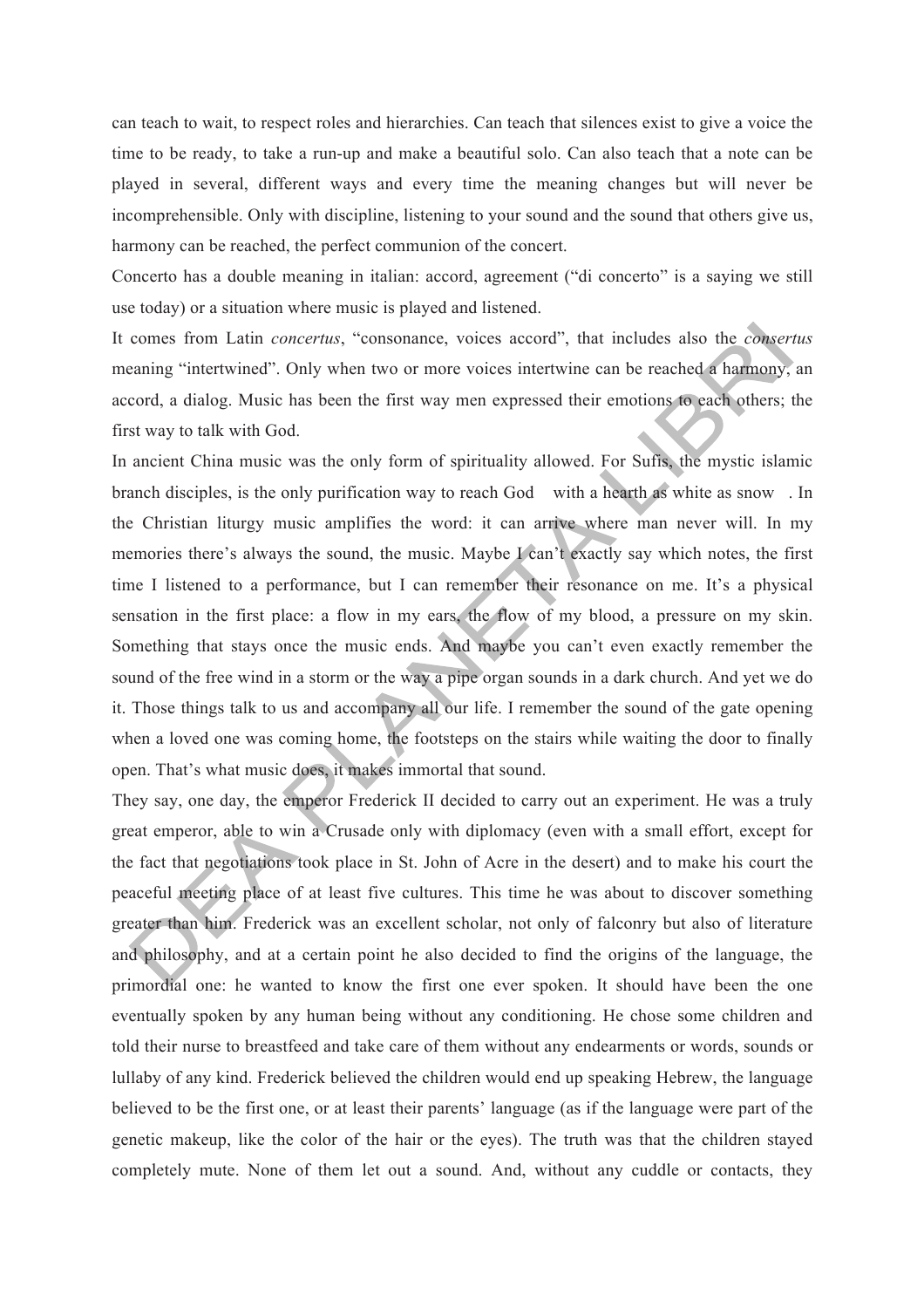eventually died: no one can survive without love, compassion or dialogue with other human beings. If the sight gives us the sense of ourselves, the hearing gives us the others.

And to me it gave me the classical music. I fell in love, suddenly and without further conditioning. I recognised it in a moment of pure and terrifying beauty.

The classical music word isn't easy. Historically even harder for women. When I chose this path, it was full of obstacles for me but I luckily found immediately two exemple: Carlos Kleiber and Leonard Bernstein. The first is elegance, moderation and refinement. Everything in his conducting is flowing, natural, immediate. Kleiber was able to outline the music, to paint it making it immediately understandable and apparent to everyone, the players and the listeners. The quintessence of conducting. Leonard Bernstein, on the other hand, is simply the measure of everything. I believe that his merit is to understand before everyone the relevance of divulgation. Music isn't a tower, a closed fence, but a castle with a dragon watching the entrance to and to be driven away. A winter garden that has to bloom again. Bernstein brilliantly realized the huge potential of television and he used it for the first time in his shows, like for example *Young People's Concerts*. The public of those shows, taking place in theatres but then broadcast also by radio and television, could fill at the same time ten, hundred of concert halls besides the public in the actual hall! And listen the maestro talking calmely about music with simplicity and immediacy is just fascinating. In his serial concerts he was able to explain who Gustav Mahler was or to talk about musical impressionism; he could tell the history of the strangest musical instruments as well as quizzing his listeners to test their "musicality" level. Kleiber and Bernstein, even if different, had something in common that make them to me so close and dear: they know how to move lightly in the music. And I don't mean superficiality but, as Clavino says, lightness is gliding from on high, without burdens on your heart. A way to consider playing music firstly as an amusement, a passion, a pleasure. And not because music is a light thing (the opposite, absolutely) but because we too often forget that music is also a way of happiness, of personal improvement. A chance to take a challenge and create. I tell you once again: music is beautiful and we must to enjoy beauty.

And yet, I know, it isn't easy. Many told me they began to study music, maybe at school, and then stopped, maybe scared by a dull teacher. Music turned off in those people and who knows if it ever reawaken. With recorder and endless repetitions, the study of music had many desertions. I'm writing this book for those people.

It occurred also to me. I was at the college of music studying piano but day by day it was becoming more arid, a more and more mechanical repetition that couldn't express myself. Music was becoming the technical copy of a sound. In english, as in french *jouer* and in russian 'igrat to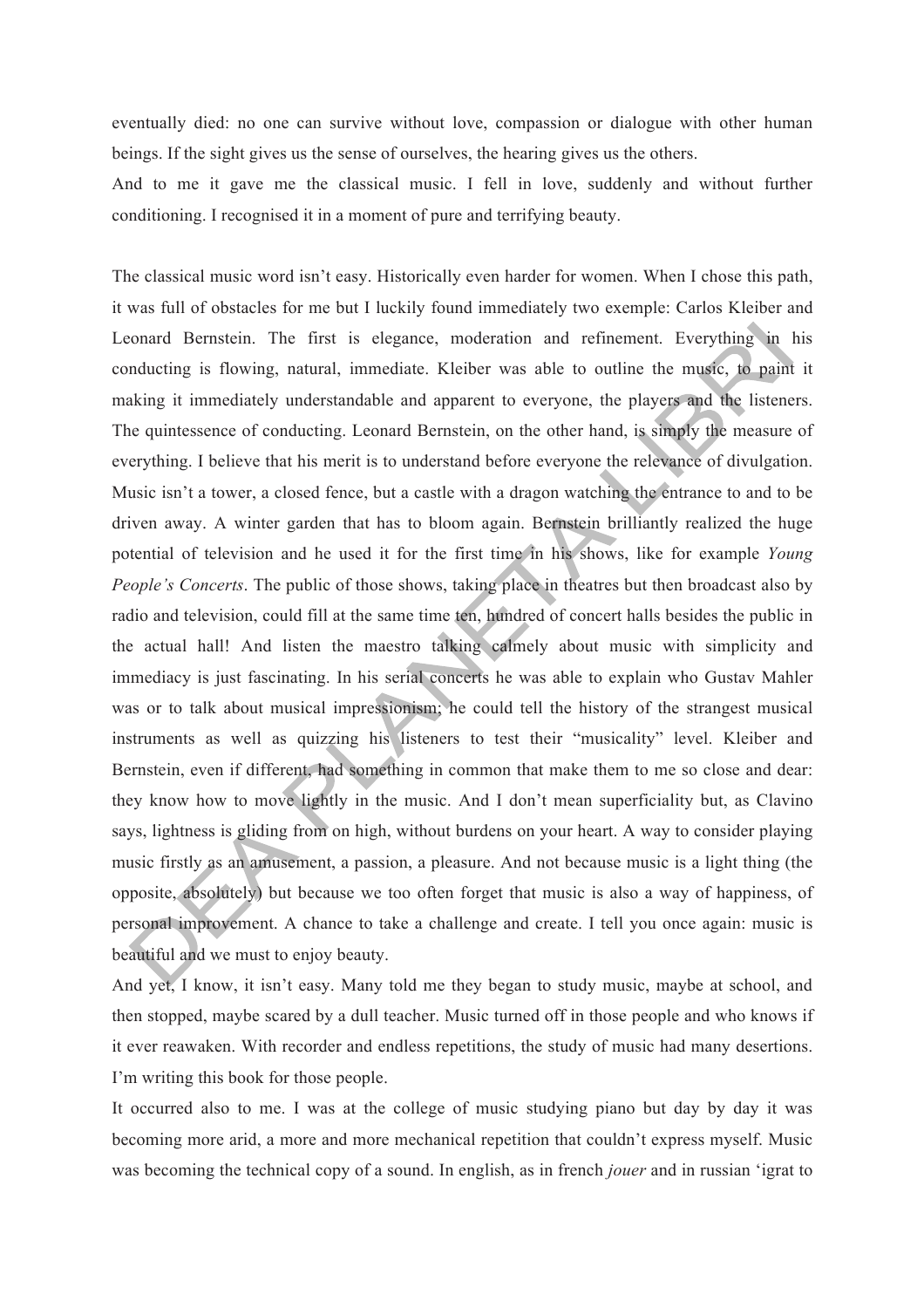*play* has a double meaning: to have fun and to produce music. And at the time of the college of music I ended up forgetting the fun, the amusement of music.

But to love and respect music doesn't mean only to become the perfect performer, it means to put in it, our emotions and all we want to express. I got this dimension, fundamental, only when I started to conduct. And suddenly what was black and white became colorful. I'm not a hater of the technique now and I don't prefer rough performances, even heard, or such banalities. To have the chance to perform with a technically perfect orchestra is great, of course, but is not the end. If you think it is, I believe that music can lose a very important part. If you approach it with a light soul, a sort of magic happens. There's me, on the stage, and all the musicians in front of me and then there's you, behind in the dark. Don't think I can't hear you: in that moment I'm your point of contact, where your energies and what happens on stage get in touch. In front and behind me there are live people and I have to be malleable, willing and yet attentive and sensitive like an antenna able to receive and retransmit, unified, our feelings. That is only one thing: like being part of an unique great dream, in the bubble of an enchantment that we all create. Me and my performance, the musicians and the concert, you and your attention and reactions. And then it doesn't matter if you clap in the wrong moment, because maybe you don't exactly know the piece or the norms of this kind of style. What matters is that this music arrived to you. Gliding from on high, with light heart and fast fingers, on the instruments, on the arrangements, is my wish for all us the music professionists. And only if the orchestra is united in this feeling, you also feel the same lightness. So the music will end to be a mechanical repetition means and become means of joy, fun and maybe also of a pinch of madness. Shall we discover it together?

Today music is the place for cliché, and it seems to decline faster and in a more decisive way than other arts. I asked myself for a long time what is the answer to this progressive and apparently irreversible detachment between music and public. I asked myself why the love at first sight I so easily felt is so difficult to repeat, even before a famous contemporary pianist had fun putting incredible clichés in classical music (such as Beethoven without rhythm). I believe the solution is complex and many-sided: music has different specific features, very different from those of other arts. First of all, music is made of conflicts: between rational and irrational, sound and silence, matter and dematerialisation, written object and individual performance, volatile and variable. Music indeed isn't tangible, you can see it, touch it or perceive it only with your ears and, in our society deeply related to vision, something like that can easily be reduced to a boring nothing. It isn't fixed and static, but fluid as water: each performance is different, depending on every soloist interpretation and on every maestro. Besides improvisation play a huge part in music history and long before jazz and rock guitar solo: in Baroque time, many parts were programmatically left to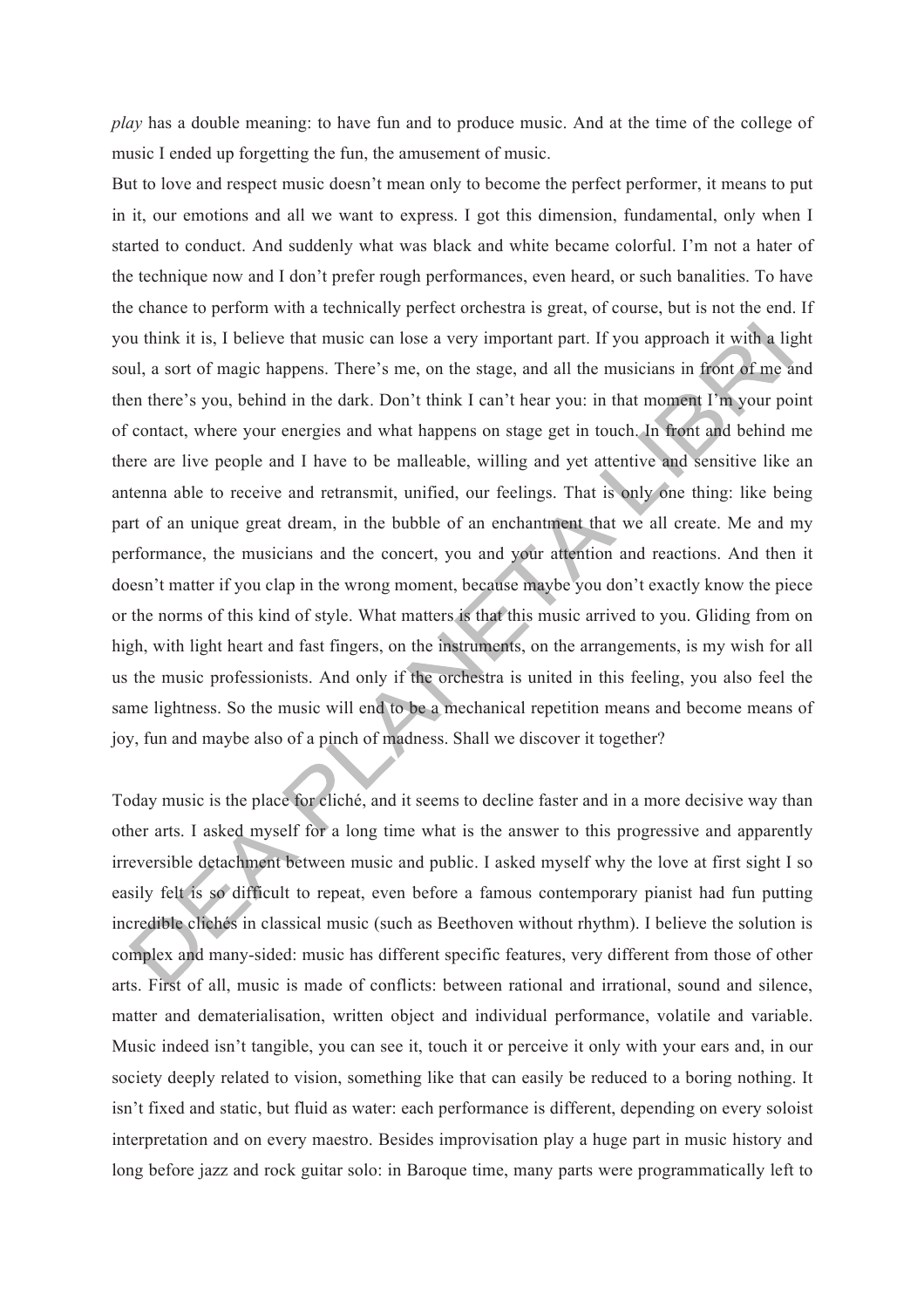solo improvisation, like the basso continuo, cadences or embellishments, and until the Romanticism variation and improvisation on a given melody were a common practice for masters like Liszt and Paganini. In the end, music isn't semantic and that forces us to make a mental effort to grasp it or comprehend it: we can't understand it all and not all together. Moreover music has a diachronic development: to enjoy it means to use a great part of our time, in a society with the attention level of a red fish: a red fish can stay focused for only nine seconds, while posttechnological men… eight.

In the increasingly hectic contemporary world, is quite easier to visit a museum than going to a concert, especially if it's classical music. In a museum, if we are not interested in a painting we can skip it or take a break. If we don't listen a part of a concert or a symphony, but also of a madrigal or a motet, we could lose the full comprehension of the entire opera. Music is not always immediately comprehensible, especially if we don't have many means to approach it and it needs an initial effort of participative listening. This is common also to some abstract art, not figurative, where the absence of formal codes put the observer in trouble. Moreover: because if like the abstract art asks us to completely expose ourselves, its "materiality" pervade the space, making impossible to cut it out. Ears don't have eyelids: you can at least shut them. Compared to a concert, also reading a novel is easier, because we know its code and its narrative flow gets us moving forward with no great efforts, with no need of a particularly active attention. Music, with no visual, but completely formal codes, remains more unclear: and to label it "incomprehensible" or "boring" is quite immediate.

Classical music, everybody knows it, is for elderly people. For old dressed up men with white mustaches and furred ladies at the opening night of La Scala, while it's freezing outside. Young people consider it like a distant thing, without importance, dull and useless, the most boring thing. Sad. Without rhythm (indeed). Surely a certain academic attitude contributed to this refuse, as well as the coldness of some musicians or orchestra leaders that we consider the embodiment of the classical music itself. And yet it is so joyful, such a colorful explosion. Once a friend of mine told me he loved to listen Bach , but he felt in fault because he was afraid of not understanding his music. What he meant is that he didn't know how to decipher his codes, why Bach used a solution instead of another in a certain point and why not elsewhere. He didn't understand that architecture and its entire world, he felt cut off, rejected. But this music gave him an aesthetic emotion and, even if he couldn't rationalise it, that emotion wasn't less true. On a primordial level, maybe unconscious, he understood that music, otherwise he wouldn't have listened it, and the emotion he felt was authentic. This is a small and banal demonstration that the message of classical music is far from being extinct: why we refuse to give it a name? It's a place of fascination and captivation. It's impossible to give a clear meaning to a note or an entire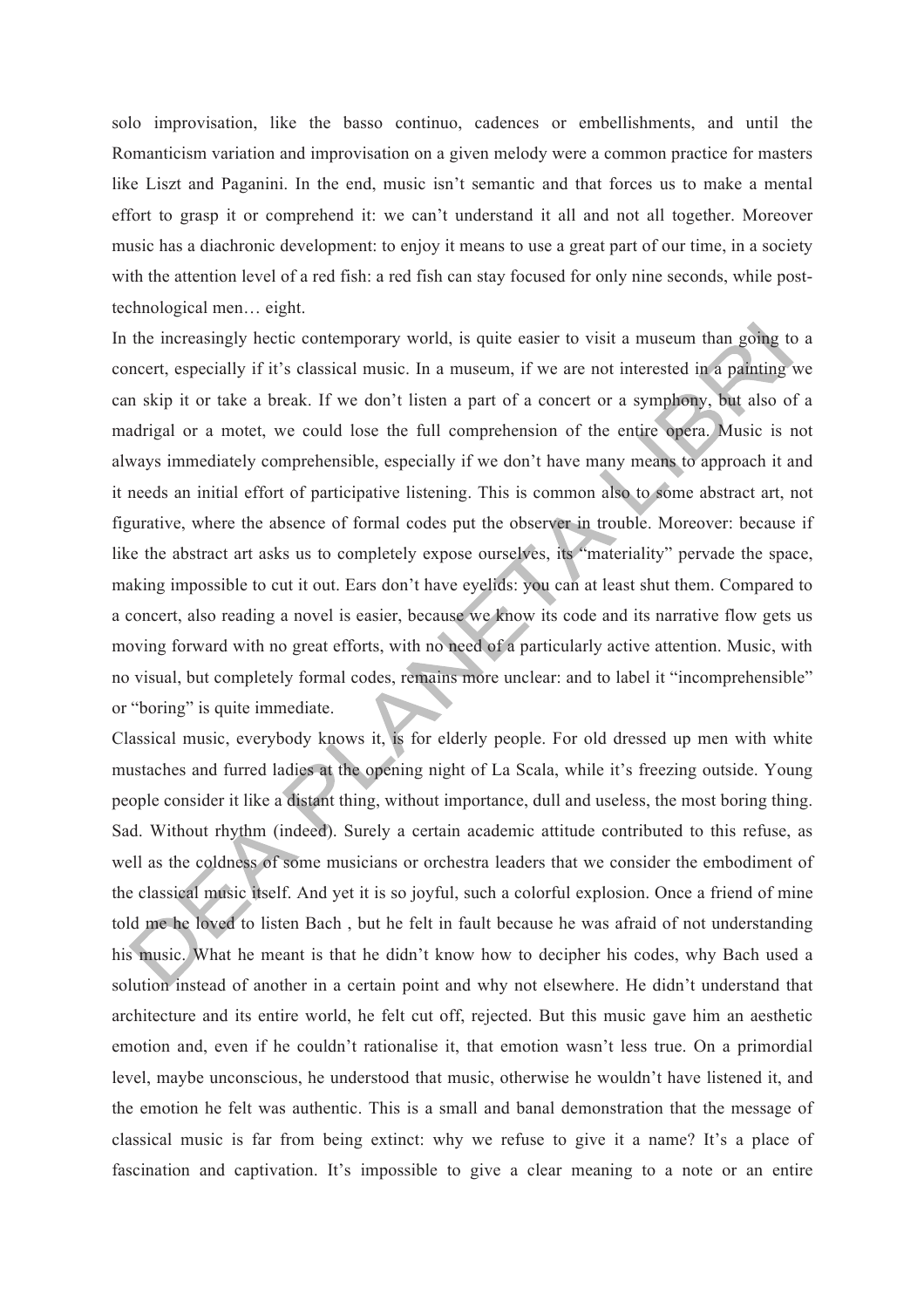composition and that can be confusing and frightening. But this is the magic of classical music: it's exciting for the imagination. It challenges you and force you to not give up. It talks about something we haven't experienced, as individual, but we also keep feeling inside us, if we carefully listen.

Let's rise an antenna to the unknown and listen. It uses words and feelings that we know. It's possible to talk about and create classic music today: and before we learn how to read it and the musical theory and practice, we have to simply listen what music never stopped to say. Moreover: be ready to embrace the magnificence, the wonder, the bolt of lightning and face it like children. Music is seduction and elegance that don't age.

In her memoir, *Sound*, writer and journalist Bella Bathurst tells exactly what happened to me in my first time with music: I was sitting there, shattered by sound: those few Schubert bars changed everything. Music flew inside me like a great shining river falling on every atom of my being. [...] It was like someone entered my engine room, found my inner switchboard, pushed a lever activating both switches - *bang, bang!*- and now all the lights lit up again.

## *To listen or not to listen, that is the question*

Let's go back. This time you are in the shop. The clothes piled up on a stool in the fitting room. The rediffusion play a catchy piece you didn't notice until now. You'd bet there was no music at all. The truth is that we don't listen to this music. This kind of musical event is called *Muzak* and it's a background music in working, consumer or amusement places, especially to deaden other noises: those sounds made by the industrial society, ruining ears and mind. This sound aims to hit our senses, to be literally *heard* and not *listened*. And even less to be *understood*, that means to give messages besides the simple melody, to transmit a transcendence or a spirituality. This proves the huge power of music on our brain, on our mood and our behaviour but on the other hand this also explains why we completely stopped to listen. We want to protect ourselves from this sugary musical mush, ready-made and monotonous infesting like a parasite our brains. So we cut all out. Maybe you were right, music (the Music) isn't part of our life.

We immediately notice a new billboard on the building next to our. It's harder that we listen to what really surround us. We are mute like Frederick II's children. We can't hear at any level, mainly the classical one where maybe the listening disappeared more clearly. Contemporary light music on one hand, and the academicism on the other hand are guilty and today classical music is even more distant from its public: an abyss difficult to close up. I believe that a simple sound education before than a musical one, will save us. Also good music is all around.

Ambient music, for example, it's so easy to confuse with the sugary mush we said before but it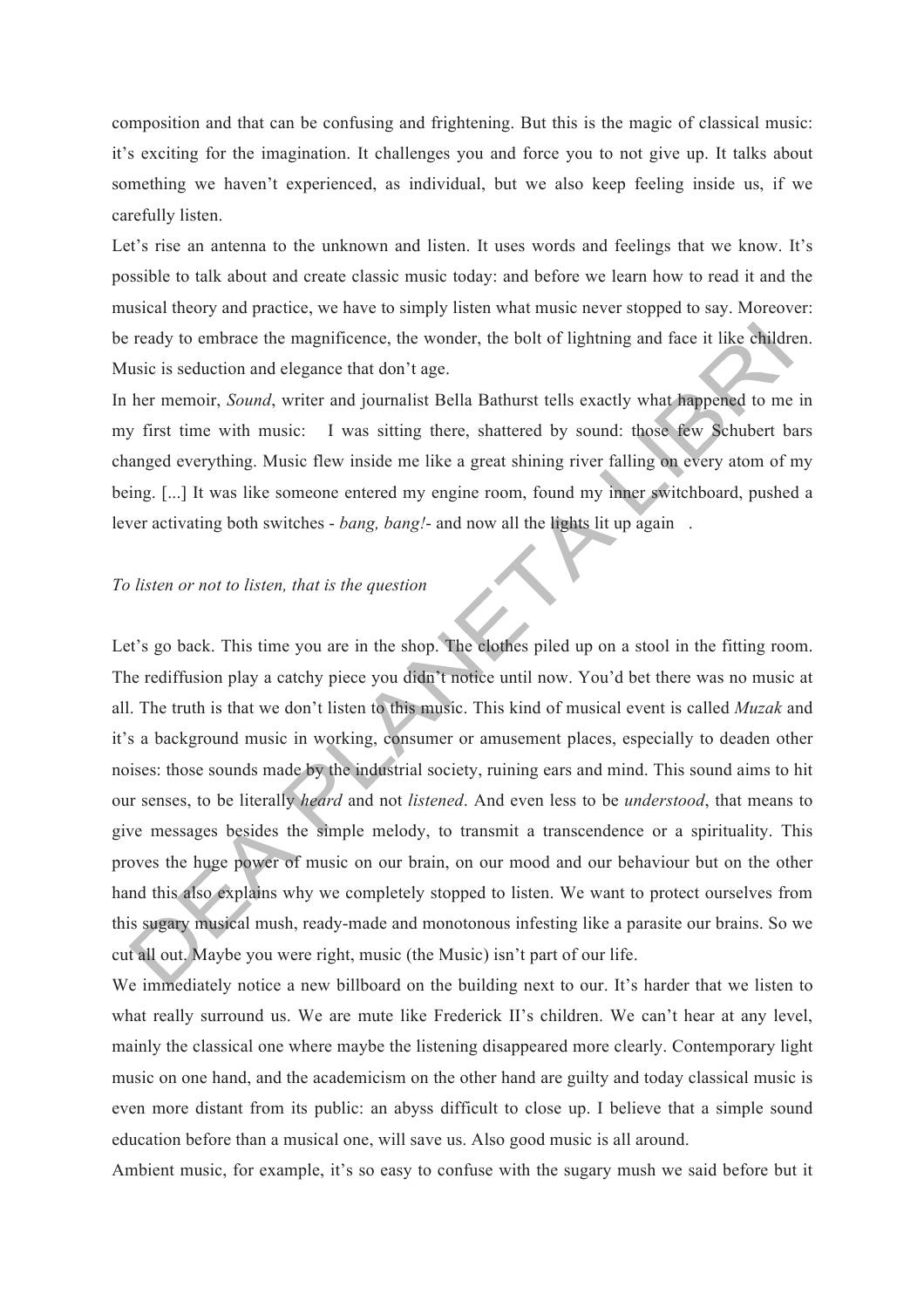had great fathers. One if them is Erik Satie, impressionist composer and visionary, collector and compulsive notes and great jokes writer (he wrote to a reviewer: Sir, you're just a butt, but a music-less butt). He is one of the most loved composer in contemporary movies and not only: his *Gnossiennes* and *Gymnopedies* are everywhere, from *Moulin Rouge!* to *Chocolat*, from *Mr Nobody* to *Hugo Cabret*, and don't forget Lana del Rey. Satie was expelled from a college of music because he was "untalented", and yet he became one of the most eccentric and ironic composer of the nineteenth century (I overstate and I say of the history of music). He lived in a two rooms apartment: one inhabited while the other was my closet, filled only with... umbrellas. He wrote the shortest piece of the history and also the longest, one hundred and forty four notes repeated 840 times for a total length of twenty hour. Title: *Vexations* (nuisances). He also provoked the official academicism with "musique d'ameublement" (furniture, tapestry music). He didn't mean the musical jam we get used to with the call centers. His ambient music, that evolved in other music trend (such as concrete music of Pierre Schaffaer and John Cage to Brian Eno), in his words is a music that doesn't need to be listened and also a way to free the sound. It is to create an emotion, a mood, to prepare for a behaviour; that doesn't mean decrease the sound but to increase it. They don't make us not listening but instead they let us do it on many different levels.

Even if, we must admit it, the provocative and desecrating Satie does all he can to confuse us. On the score of the first performance of this music was written We encourage you to ignore it and to behave like it doesn't exist at all during the intervals. Obviously the public didn't follow the hint, because used to strict theatrical shows. They sat still, religiously listening. Satie wanted to free the sounds from the transcendence aura that classical music and its performances brought out and repeated, every time closing up always more, every time becoming more exclusive, for the public and in the expression. The point was to give the sound back its importance as sound itself, pure sound, to free the sound from the artistic need. With his compositions, just sounds repeating, and not the easy melody of contemporary Muzak, he showed the simplistic use of music and at the same time he reflected upon: a dadaist disrespectful process like Duchamp's. And always smiling. Who better than him can define it: The musique d'ameublement it's basically an industrial product. The routine want us to play music where it doesn't belong. They play opera fantasies, waltz and alike music, composed for other occasions. We want to create overtly "utilitarian" music. Art is another thing. The musique d'ameublement creates a vibration, without any other purpose. It has the same function of light, heat and comfort in every form. Covers for marches, polkas, tangos, gavotte and so on. Ask for musique d'ameublement. No more meetings, gatherings and alike without musique d'ameublement for notaries, banks and so on. Musique d'ameublement has no identity. No more wedding without musique d'ameublement. Leave